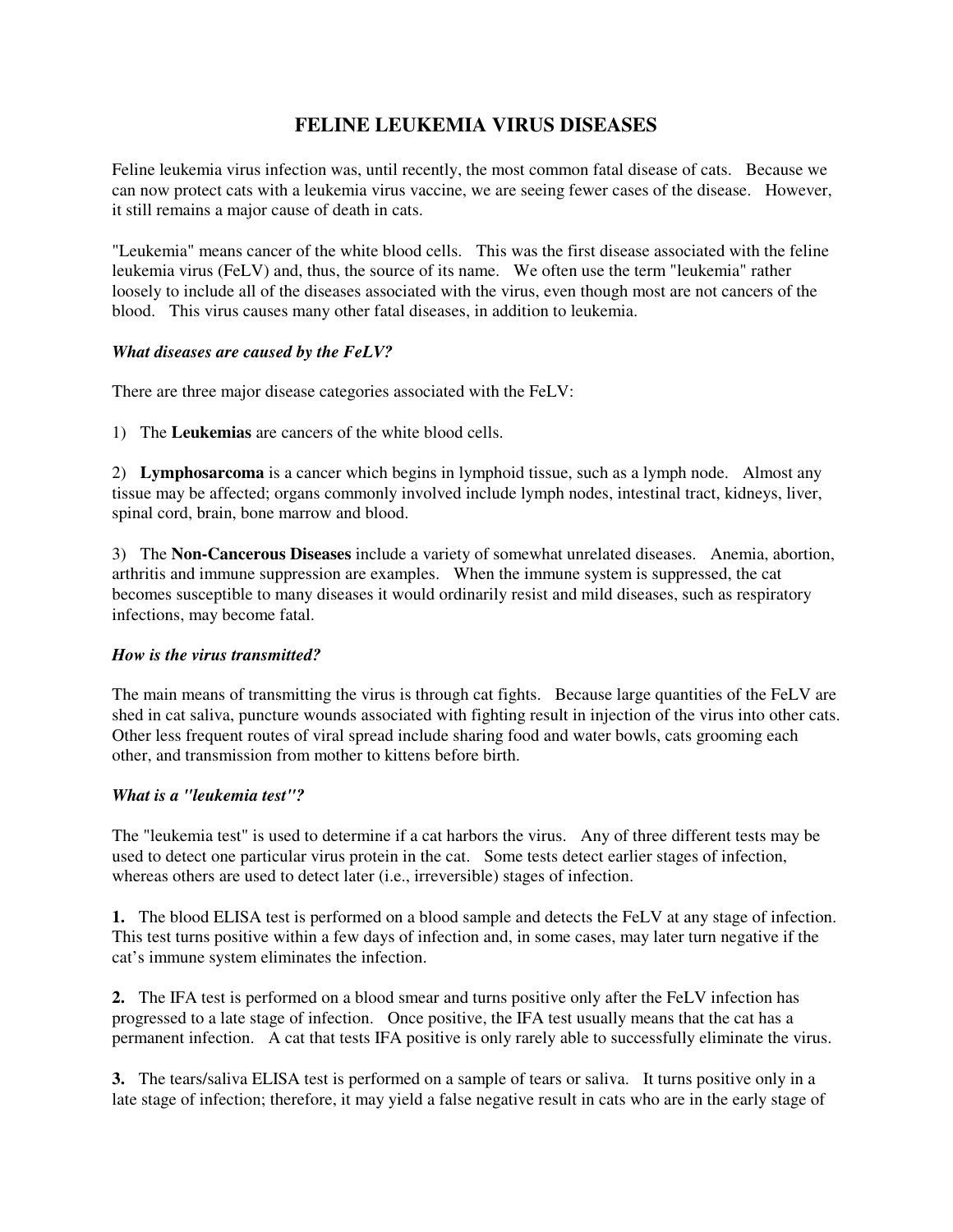FeLV infection. It also has been associated with some false positive results due to inherent errors in the way the test is performed. Because of these problems, the tears and saliva tests are not used routinely.

## *What can happen if a cat is infected with the FeLV?*

When we are exposed to a virus, such as a flu virus, there are two possible outcomes. Either our immune system responds to the challenge and protects us, or it is unable to respond successfully and we develop the flu. A number of factors determine which outcome occurs and whether or not we will get sick:

- **A.** The amount of the virus (Did someone sneeze directly in your face?).
- **B.** The strain of the virus (Some strains are more potent than others).
- **C.** The status of our immune system (are immune suppressing drugs being taken?)
- **D.** Age (the very young and very old are more likely to become infected).
- **E.** The presence of other infections which might cause debilitation.

The behavior of the feline leukemia virus in the cat's body is not so black or white. Instead of the two possible outcomes described above (i.e., we get sick or we get well), there are four possible outcomes for cats with FeLV. Understanding these allows one to more fully comprehend some of the unusual situations which may arise in cats.

**OUTCOME 1: IMMUNITY** — The cat mounts an immune response, eliminating the infection.

This is the most desired outcome because it means that the cat will not become persistently infected with the virus. During this period of virus challenge, the cat may actually develop a mild form of illness. Fever, poor appetite, lethargy, and swollen glands (lymph nodes) in the neck may develop and last for 3 to 10 days. Outcome 1 occurs about 40% of the time after a cat is challenged by the FeLV. Immunity to the virus is more likely to develop in the adult cat than in the kitten.

**OUTCOME 2: INFECTION** — The cat's immune system is overwhelmed by the virus.

This is the least desired outcome because the cat becomes permanently infected with the virus. Although the cat may be sick for a few days initially (as described above), it usually recovers and appears normal for weeks, months, or years. Ultimately, most of these cats die of FeLV-related disease, but as many as 50% will still be healthy after 2-3 years and 15% after 4 years. Vaccination of these cats will not cause any problems, but doesn't help the cat, either. Outcome 2 occurs an estimated 30% of the time after a cat is challenged by the FeLV.

**UTCOME 3: LATENCY —** The cat harbors the virus but we cannot easily detect it.

Unlike other viruses, the FeLV does not directly kill the cat's cells or make them become cancerous. Instead, it inserts a copy of its own genetic material (called DNA) into the cat's cells; these cells may later be transformed into cancer cells or cells which will no longer function normally. In Outcome 3, the genetic change in the cat's cells will remain undetected for an average of 2 ½ years, during which time the cat will appear completely normal.

In the early stages of infection, the blood ELISA and IFA tests will remain consistently negative. The PCR test, a recently available diagnostic tool, will detect the latent infection. However, this test is somewhat expensive and not widely available so it is not used for routine testing.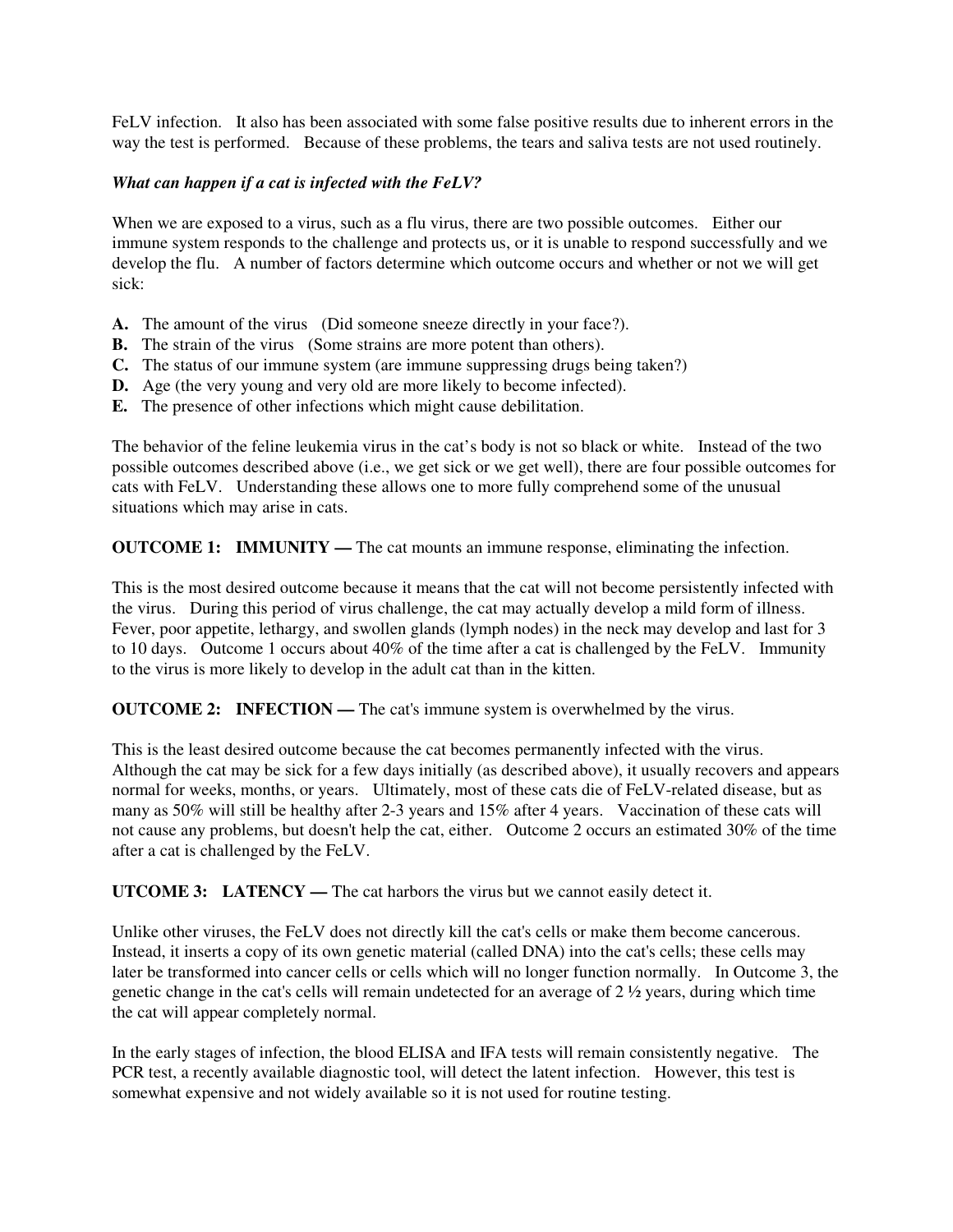## **OUTCOME 4: IMMUNE CARRIER —** The cat becomes an immune carrier.

The FeLV becomes hidden in some of the cat's epithelial cells. Although the FeLV is multiplying, it is not able to get out of these cells because the cat is producing antibodies against the virus. The cat will appear normal in every way. This situation is uncommon and probably occurs only 1-2% of the time.

#### *How are cats with leukemia treated?*

Some forms of leukemia (blood cancer) are unresponsive to all available forms of cancer treatment. Other types of leukemias may respond to chemotherapy, though most of these have an average survival time of less than one year. Because the virus is not affected by treatment, the cat will always remain infected with FeLV. Also, relapse of leukemia is possible (and expected). These factors cause us to recommend treatment of leukemia in very few situations.

## *What should I do to disinfect my house?*

The FeLV lives, at most, only a few hours outside the cat if the environment is dry. Therefore, extensive environmental disinfection is not necessary. If you wait even two days to get a new cat, you can be assured that none of the virus from a previous cat will remain in your house.

## *I have a healthy cat that is infected with the virus. What does that mean?*

Healthy infected cats may remain apparently unaffected by the virus for several years. However, such cats should be considered infectious and potentially dangerous to other cats. Such cats should be isolated from non-infected cats to prevent spread of infection. Many people find this undesirable or impossible and elect euthanasia to protect non-infected cats.

## *Is there any danger to my family?*

Extensive tests have been conducted for over 15 years to determine if the FeLV can be transmitted to humans. Thus far, no conclusive evidence has shown any FeLV-related disease in humans or other animal species, including the dog. However, persons with compromised immune systems are of concern to many researchers. Newborn babies, persons on chemotherapy, AIDS patients or transplant recipients on anti-rejection drugs should probably not be unnecessarily exposed to this or any other virus.

#### *Can I protect my other cats?*

A vaccine is available to protect cats from the FeLV. Although not 100% of cats are totally protected, the vaccine is strongly recommended for cats who are exposed to open populations of cats (i.e., outdoor cats). We have seen a definite decline in the incidence of feline leukemia virus infection and related diseases since vaccine use became widespread. We strongly recommend it. If your cat stays indoors at all times and is not in contact with another cat that goes outdoors, the need for the vaccine is minimal. Cats who are already infected with the FeLV will not be helped by the vaccine. (They will not be hurt by it, either). We recommend pre-vaccination testing for the FeLV for:

- **1)** cats with a history of cat fights or fight wounds (i.e., abscesses)
- **2)** cats exposed to FeLV-infected cats
- **3)** cats from unknown backgrounds (particularly animal shelters, humane societies, or pet shops)